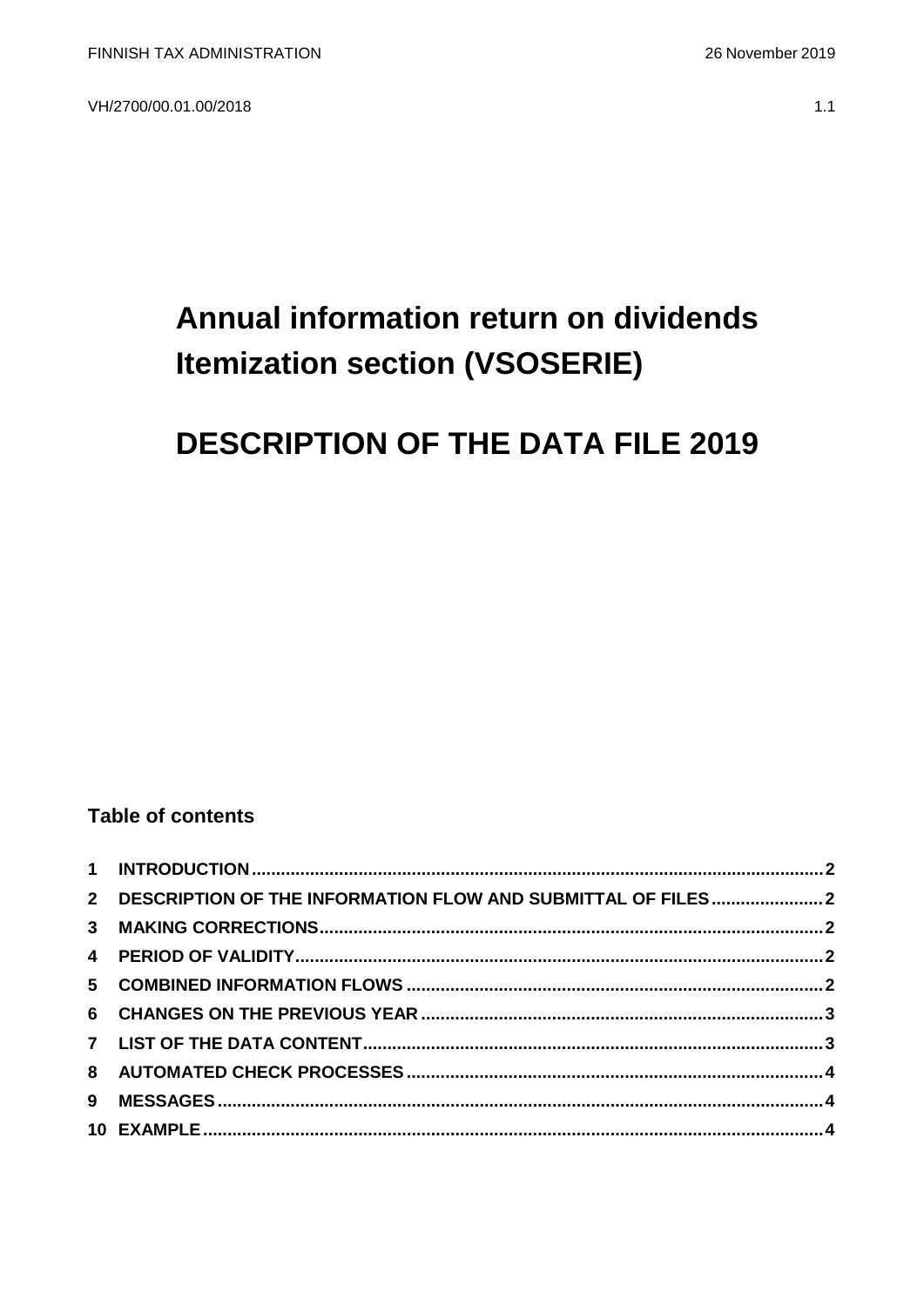### **Version history**

| <b>Date</b> | <b>Version</b> | <b>Description</b>                                       |
|-------------|----------------|----------------------------------------------------------|
| 23.1.2019   | 1.0            | First release concerning the 2019 taxable year.          |
| 23.4.2019   |                | Some corrections were made to 7 List of the data content |
| 26.11.2019  | 1.1            | Check routines #1133 and #1134 changed into messages     |

#### <span id="page-1-0"></span>**1 INTRODUCTION**

This guidance explains the structure of the required inbound file and the check procedures that follow. For more information, see tax.fi > About us > Information and material on taxation  $>$  IT developers  $>$  e-Filing guidance  $>$  Electronic filing of information returns General description.

#### <span id="page-1-1"></span>**2 DESCRIPTION OF THE INFORMATION FLOW AND SUBMITTAL OF FILES**

**Starting 2014**, the filing of the return concerns the beneficiary's dividends for the tax year that **are ready for payment to him or her** even in cases where actual payment is not yet made.

You must file your information return electronically if you had more than five (5) recipients of dividends. However, the requirement to use e-filing does not concern physical persons and estates of deceased physical persons unless they operate a trade, business, or agricultural farms/forestry units.

For more information and instructions, go to the 'Annual Information Returns' pages of the Website, > Forms > Annual information.

For more information on how filers must identify themselves electronically, on the requirements on Katso ID and Katso Role, and on the information flow's check routine for authorizations, click [here.](https://www.ilmoitin.fi/webtamo/sivut/IlmoituslajiRoolit?kieli=en&tv=VSOSERIE)

#### <span id="page-1-2"></span>**3 MAKING CORRECTIONS**

For more information, see tax.fi > About us > Information and material on taxation > IT developers > e-Filing guidance > Making corrections to e-filed submittals of information returns.

#### <span id="page-1-3"></span>**4 PERIOD OF VALIDITY**

This specification sets out the requirements of file formatting that come into force 26 November 2019 and continue to be in force until a new version of this specification is released.

For deadline dates for filing, see tax.fi > Verohallinto > Ohjelmistokehittäjät > Aikataulut (Available in Finnish and Swedish).

#### <span id="page-1-4"></span>**5 COMBINED INFORMATION FLOWS**

You may send us the following flows in the same computer file as you are sending your VSPSERIE flow:

#### - VSOSVYHT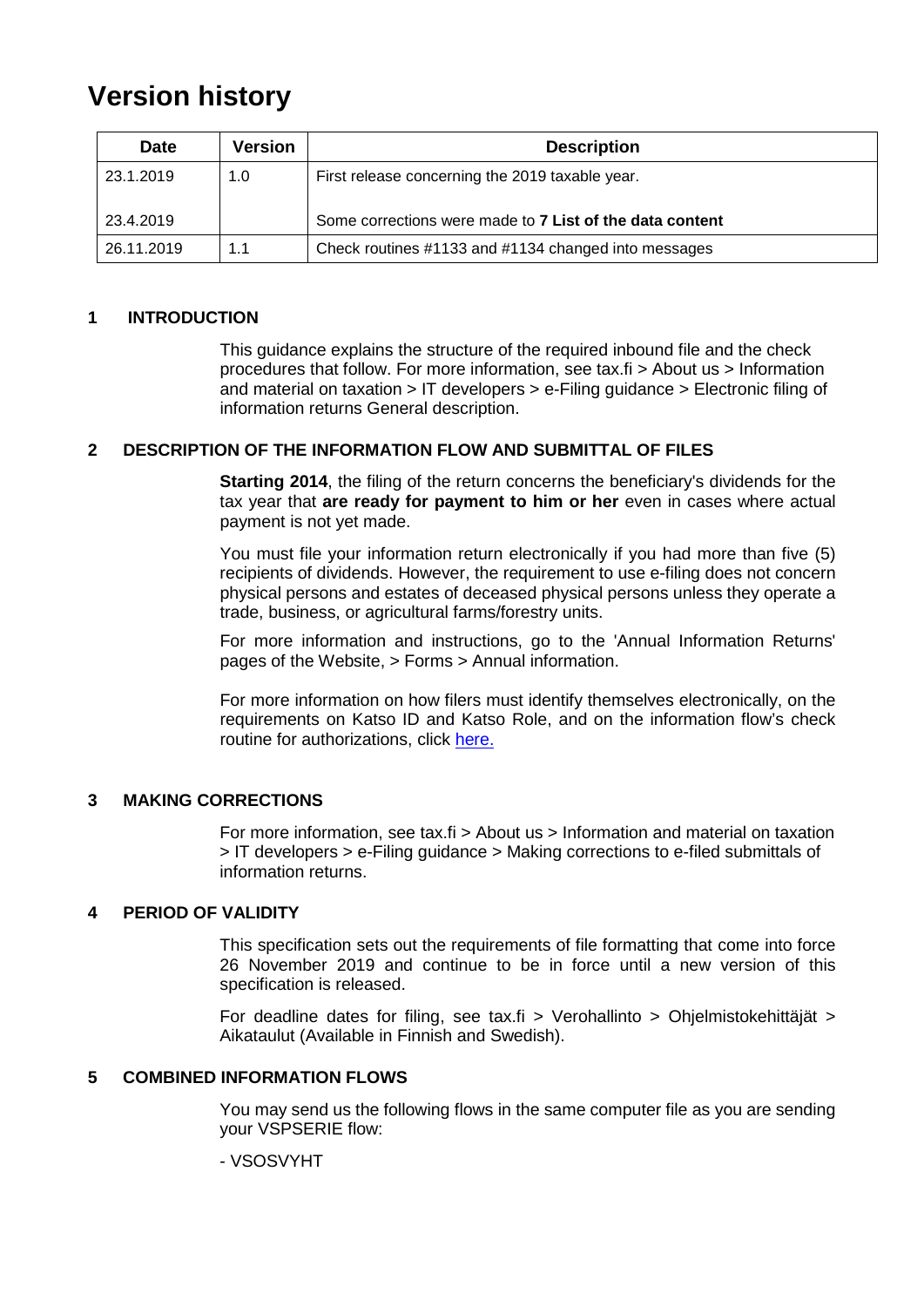#### <span id="page-2-0"></span>**6 CHANGES ON THE PREVIOUS YEAR**

| <b>Version</b> | <b>Data Name</b>           | Data element                                        | <b>Description</b>                                                   |
|----------------|----------------------------|-----------------------------------------------------|----------------------------------------------------------------------|
| 1.1            | 149-161/080<br>162-173/097 | Account operator's Business ID<br>ISIN of the share | Data-related check routines #1133 and<br>#1134 changed into messages |
| 1.0            | 15-18/058                  | Year of payment                                     | Year changed                                                         |
|                | 20-30/010                  | Business ID of the distributing company             | Data format changed<br>YTUNNUS → YTUNNUS2                            |
|                | 149-161/080                | Account operator's Business ID                      | Data format changed<br>YTUNNUS → TIHOYHTEISO                         |

#### <span id="page-2-1"></span>**7 LIST OF THE DATA CONTENT**

| <b>Position</b> | <b>Code</b> | Con<br>di-<br>tion<br>al | T. | L/T           | <b>Description</b>                                                                                                                                                                                       | Format                   | Permissible<br>values: |
|-----------------|-------------|--------------------------|----|---------------|----------------------------------------------------------------------------------------------------------------------------------------------------------------------------------------------------------|--------------------------|------------------------|
| $1 - 8$         | 000         | P                        | т  |               | File identifier                                                                                                                                                                                          | AN <sub>8</sub>          | <b>VSOSERIE</b>        |
| 10              | 082         | $\vee$                   |    |               | Deletion                                                                                                                                                                                                 | A1                       | D                      |
| $12 - 13$       | 084         | P                        | T  | $\ast$        | <b>Type of Payment</b><br>$01 = Dividends$<br>04 = Distribution of retained earnings, taxable as<br>dividends<br>(03 Fully taxable distribution of dividends by a REIT<br>company, only applies to REIT) | N <sub>2</sub>           | 01,03,04               |
| $15 - 18$       | 058         | P                        | Т  | $\ast$        | Year of payment<br>The calendar year when the dividends are available for<br>cash payment to the beneficiary. For more<br>information, see section 2 and the guidance for<br>completing the return form. | <b>VVVV</b>              | 2019                   |
| $20 - 32$       | 010         | P                        | Τ  |               | Business ID of the distributing company                                                                                                                                                                  | <b>YTUNNUS2</b>          |                        |
| 34              |             |                          |    |               | Reserve space                                                                                                                                                                                            |                          |                        |
| 36-39           | 207         | P                        | T  | $\ast$        | The tax year for which the dividends were distributed                                                                                                                                                    | <b>VVVV</b>              |                        |
| 41-48           | 211         | P                        | Т  | $\ast$        | The date of the decision to distribute dividends                                                                                                                                                         | <b>PPKKVVVV</b>          |                        |
| 50-57           | 212         | P                        | Т  | $\ast$        | Date of commencement of the payment (first date of PPKKVVVV<br>payment as notified by the distributing company)                                                                                          |                          |                        |
| 59              | 210         | P                        |    |               | Type of incorporation on the date of the decision to AN1<br>distribute dividends<br>J = A stock-exchange listed company (§ 33a.2, Income<br>Tax Act.) or<br>$M =$ Another type of company.               |                          | J, M,                  |
| 61-71           | 083         | P                        | Т  | $\ast$        | Beneficiary's Business ID or personal ID                                                                                                                                                                 | YTUNNUS  <br><b>HETU</b> |                        |
| 73-96           | 085         | $\vee$                   | ET | $\ast$<br>V/P | Beneficiary's name                                                                                                                                                                                       | AN24                     |                        |
| 101-114         | 234         | P                        |    |               | Dividends (Gross amount)                                                                                                                                                                                 | R11,2                    |                        |
| 115-128         | 235         | V                        |    |               | Amounts withheld on the dividends                                                                                                                                                                        | R11,2                    |                        |
| 130-141         | 236         | P                        |    |               | Quantity of shares                                                                                                                                                                                       | $+N12$                   |                        |
| 143             | 237         | $\sf V$                  |    |               | Carries YEL/MYEL pension insurance<br>$(0=No, 1=Yes)$                                                                                                                                                    | N1                       | 0,1                    |
| 145             | 238         | $\sf V$                  |    |               | Residential property used by shareholder<br>$(0=No, 1=Yes)$                                                                                                                                              | N1                       | 0,1                    |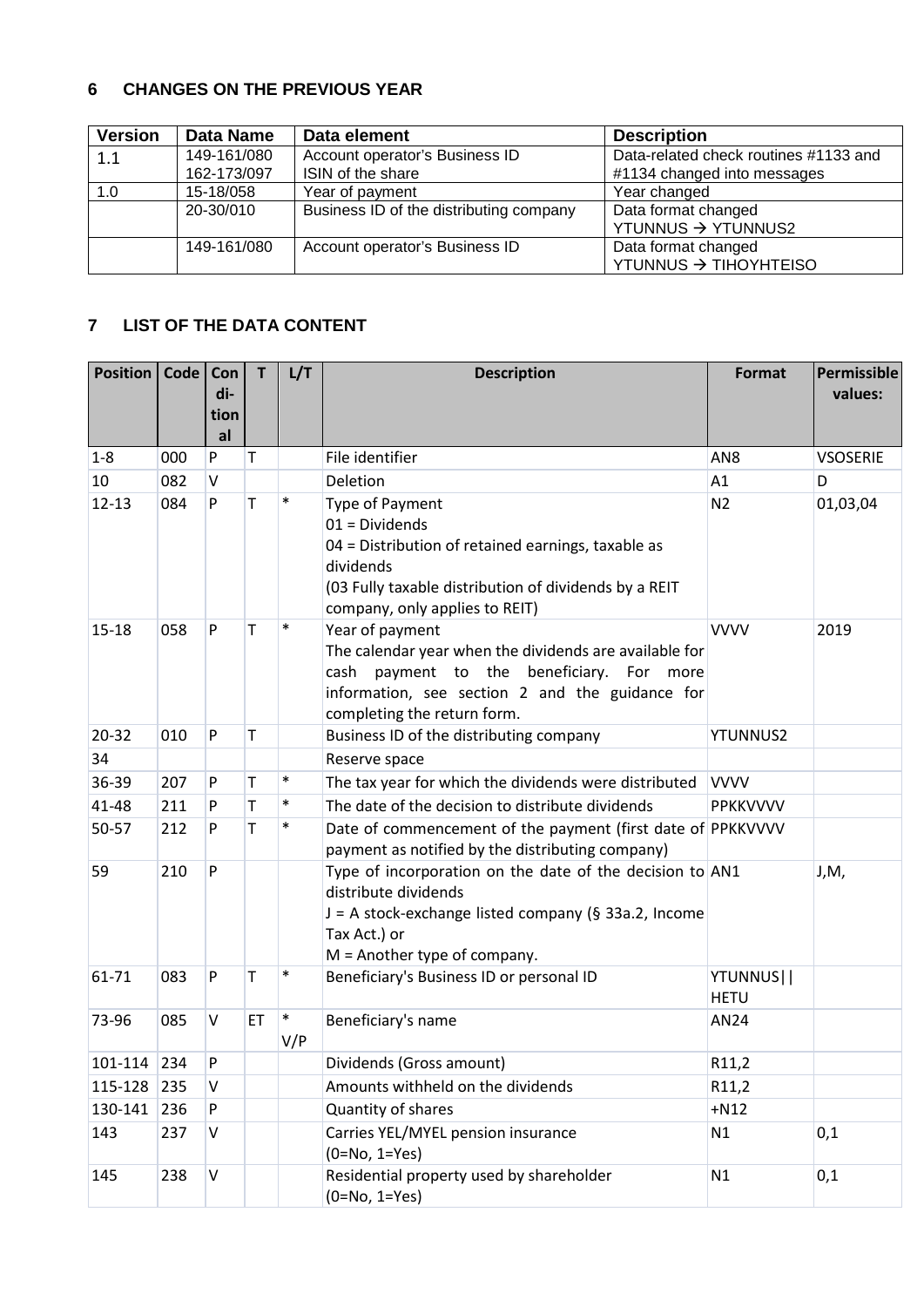| 147     | 239 | V |           | Shareholder borrowing<br>$(0=No, 1=Yes)$                  | N1                               | 0,1 |
|---------|-----|---|-----------|-----------------------------------------------------------|----------------------------------|-----|
| 149-161 | 080 | V | *H        | Account operator's Business ID                            | <b>TIHOYHTEISO</b>               |     |
| 162-173 | 097 | v | *H<br>V/P | ISIN of the share                                         | <b>ISINKOODI</b>                 |     |
| 174-250 |     |   |           | Reserve space                                             |                                  |     |
| 251-285 | 048 | P |           | Software application that produced this file              | AN35                             |     |
| 287-300 | 198 | P |           | Send Date and Time - populated by the service<br>provider | <b>PPKKVVVV</b><br><b>HHMMSS</b> |     |
|         | 999 | P |           | Final identifier                                          | N8                               |     |

#### <span id="page-3-0"></span>**8 AUTOMATED CHECK PROCESSES**

| New /   | Code | <b>Description of Calc. Rule / Check</b>                                              |
|---------|------|---------------------------------------------------------------------------------------|
| Changed |      |                                                                                       |
|         | 207  | #1065; Invalid input: The tax year for which the dividends are distributed (207) must |
|         | 058  | be the same as or earlier than Year of payment (058), Date of decision to distribute  |
|         | 211  | dividends (211) and Date of commencement of the payment (212).                        |
|         | 212  |                                                                                       |
|         | 211  | #1069; Invalid input: The date when the corporate decision was made to distribute     |
|         | 212  | dividends (211) must be the same as the Date of commencement of the payment           |
|         |      | (212) or an earlier date.                                                             |
|         | 085  | #1066; Beneficiary's name (085) is a mandatory field because you have entered a       |
|         | 083  | dummy identity code in the Personal ID or Business ID (083) field.                    |

#### <span id="page-3-1"></span>**9 MESSAGES**

| New/<br>Chan<br>ged | ID  | Description of the message                                                             |
|---------------------|-----|----------------------------------------------------------------------------------------|
|                     | 080 | #1133; Only the Account Operator (080) is able to provide the ISIN of the share (097). |
|                     | 097 |                                                                                        |
|                     | 080 | #1134; If ISIN of the share (097) is populated, also populate Account Operator (080).  |
|                     | 097 |                                                                                        |

#### <span id="page-3-2"></span>**10 EXAMPLE**

A VSOSERIE filing created by TestiAccounting Pro software application (048) regarding a beneficiary itemization.

Dividends (084) relate to the 2019 Year of payment (058), the Business ID of the company is 6612663-4 (010). The tax year for which the dividends are distributed is 2017 (207), Date of decision is 28022019 (211) and Date of commencement is 01042019 (212). Distributing company's type of incorporation (210) is Listed. Beneficiary's personal identity code (232) is 131052-995Y, gross amount of dividends (234) is €3,000 and Amount withheld (235) is €450 and the quantity of shares (236) is 100. It is additionally stated that company-owned residential property is in a shareholder's use (238). This itemization is number 1, which is also the value of the final identifier (999).

000:VSOSERIE 084:01 058:2019